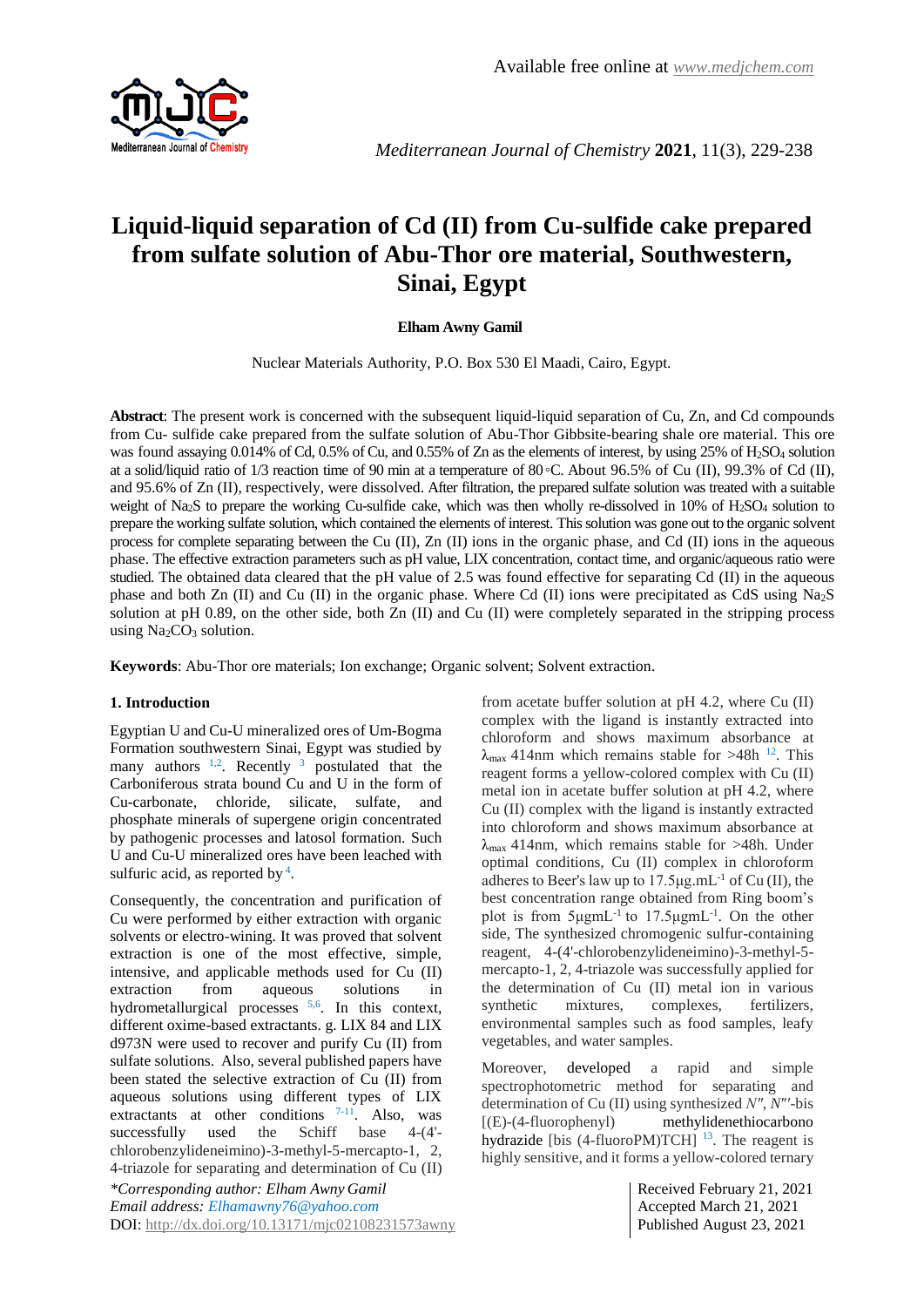complex with Cu (II) in the presence of pyridine in the acidic pH range. The absorption of the colored complex in amyl acetate is measured with reagent as a blank at  $\lambda_{\text{max}}$  375 nm. Beer's law was obeyed in the concentration range from 2.0 to 14  $\mu$ g mL<sup>-1</sup> for Cu (II)–[bis (4-fluoroPM) TCH]–Py complex. Consequently, applied the mentioned reagent for simple <sup>14</sup>, fast, and synergistic extractive spectrophotometric determination of Cd (II) metal ion, which forms stable faint yellow-colored ternary complex at room temperature with reagent and pyridine at pH 4.0. The absorbance of the colored organic layer in *iso*amyl acetate is measured spectrophotometrically at  $\lambda_{\text{max}}$  390 nm against the reagent blank. Beer's law is obeyed in the concentration range  $10-40 \mu g$  mL<sup>-1</sup> of Cd (II) and optimum range of 15–35 μg mL<sup>-1</sup> of the metal as evaluated from Ring boom's plot.

In addition, applied a simple and selective spectrophotometric method for the determination of Cu (II) with 1-(2,4-dinitro aminophenyl)-4,4,6 trimethyl-1,4-dihydropyrimidine-2-thiol [2,4-dinitro APTPT] as a chromogenic reagent based on extracting with forming green colored ternary complex in the pH range 8.7–10.5. The maximum absorption of the colored complex was attained at  $λ_{max}$  445- 645nm in chloroform against the reagent blank <sup>15</sup> . Beer's law was followed in Cu (II) concentrations ranged between 10–80 gmL−1 and  $20-70$  gmL<sup>-1</sup>, respectively.

Cadmium metal and salts have gained significant importance due to their wide applications in civil and navy purposes and the nuclear field. It is characterized by its ability to absorb thermal neutrons during the chain reaction inside the nuclear reactors. Cadmium is comparatively rare in almost Zn ores which are distributed in all Sinai ores, and Pb-Zn deposits, which are distributed along the Red Sea coast. About

0.1% of Cd and 15.3% of Zn were estimated in Pb- Zn deposits at Um-Gheig ore martial. Red Sea Coast, Egypt <sup>16</sup>. Also, recorded 164g/t of Cd in the Pb-Zn deposits ore sample containing 0.17 % of Pb and 10.98% of Zn at Aladag <sup>17</sup> , Turkey. Several studies were mentioned, including the leaching of Cd from both Pb-Zn deposits and Zn ores using sulfuric acid <sup>16</sup>. However, at least 90% of Cd (II) metal ions were dissolved using 40% H2SO<sup>4</sup> solution from Um-Gheig Pb-Zn deposits, Red Sea Coast, Egypt. So as too  $<sup>1</sup>$ </sup> dissolved about 96% of Cd from Ni-Cd scarps rechargeable batteries using 5MH2SO<sup>4</sup> solution.

The goal of this work is to utilize an organic solvent, e.g., LIX973, for separating between Cd (II) metal ions and both Cu (II) and Zn (II) metal ions in sulfate solutions. Where both Cu (II) and Zn (II) metal ions were collected in the organic phase and the Cd (II) metal ions in the aqueous solution. Cd (II) metal ions were completely precipitated using Na<sub>2</sub>S solution at pH 0.5, a pure CdS product. The novelty in this work appeared where both Cu (II) and Zn (II) were coextracted and transferred to the organic phase. By using an alkaline solution (sodium carbonate) in the stripping process, it can be regenerate Zn (II) ions left behind Cu (II) alone in the organic phase. So it can be quickly prepared pure Zn products separated from Cu products.

# **2. Experimental**

## **2.1. Chemical and mineralogical composition of ore martial**

A representative sample weighted 50Kg was collected from the upper organic-rich gibbsite-bearing shale mudstone sub horizon of the latosol horizon of the Abu Thor area. A small portion of the representative quartered sample was ground and sent to *Acme Labs* in Canada for complete chemical composition Table 1.

**Table 1.** Chemical composition of Abu Thor gibbsite bearing shale material, *AcmeLabs, VAN13004169.1.*

| <b>Major</b> oxides            | Conc., $(\% )$ | <b>Trace elements</b> | Conc., ppm |
|--------------------------------|----------------|-----------------------|------------|
| SiO <sub>2</sub>               | 40             | Co                    | 2700       |
| $Al_2O_3$                      | 27             | Ni                    | 1000       |
| Fe <sub>2</sub> O <sub>3</sub> | 6.87           | V                     | 500        |
| MnO                            | 1.3            | U                     | 400        |
| ZnO                            | 0.68           | $\Sigma$ REEs         | 356        |
| CuO                            | 0.62           | Cd                    | 140        |
| $K_2O$                         | 0.62           |                       |            |
| CaO                            | 0.45           |                       |            |
| MgO                            | 0.4            |                       |            |
| PbO                            | 0.36           |                       |            |
| Na <sub>2</sub> O              | 0.24           |                       |            |
| total loss in ignition         | 20             |                       |            |
| Total                          | 98.54          |                       |            |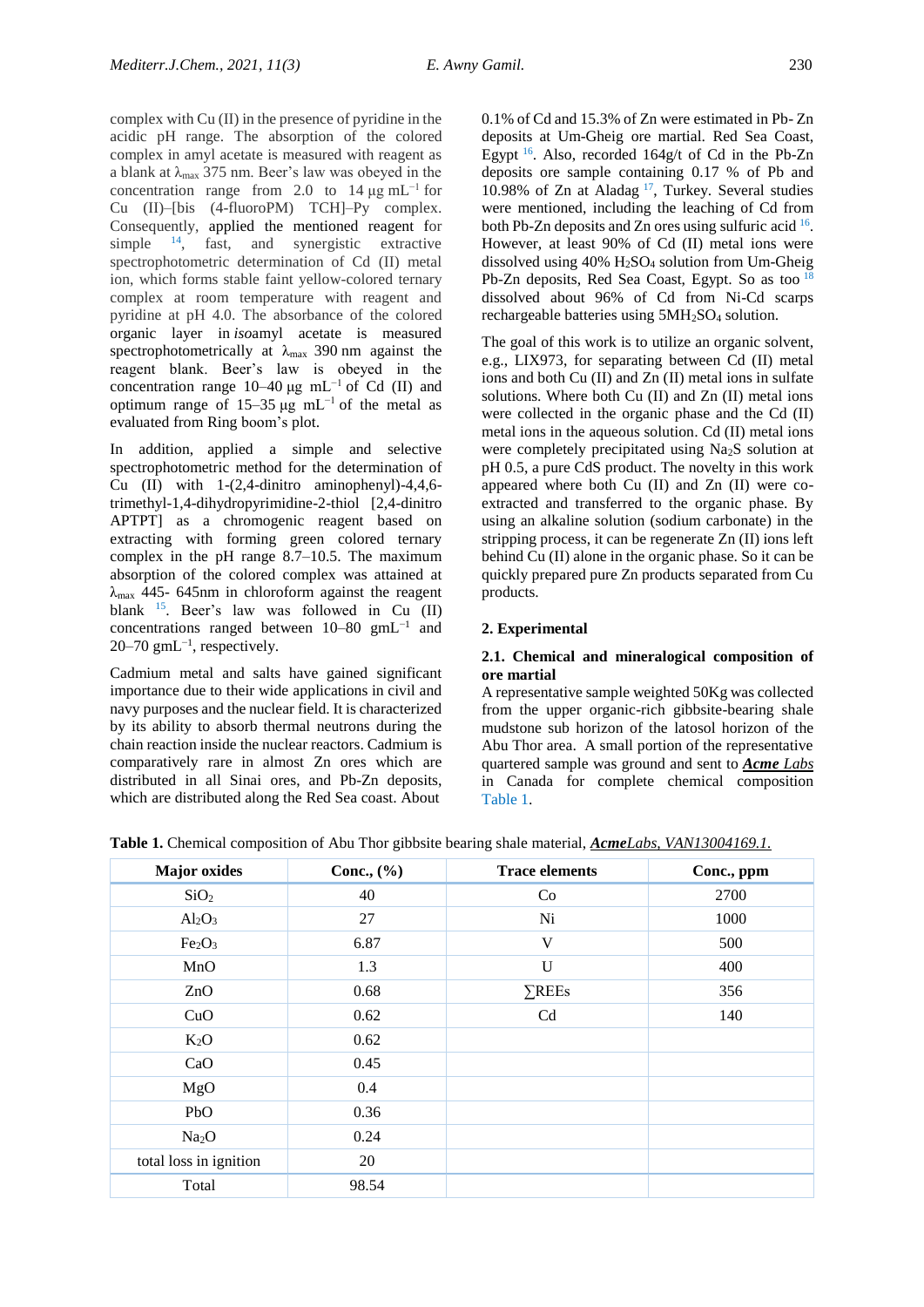The Si content was estimated using a UV-vis spectrophotometer (Shimadzu 610) at  $\lambda_{\text{max}}$  640nm according to  $16-20$  at Nuclear Materials Authority analytical laboratories. While the mineralogical composition was also performed at Nuclear Materials Authority analytical laboratories, it was found to contain different Cu, Zn, and U minerals such as zippeite, (K4(UO2)4(SO4)4(OH)10.4H2O) [*Card No., 8-138*]*,* atacamite (Cu2Cl(OH)3) [*Card No.,23-948*], paratacamite  $(Cu_2(OH)_3Cl)$  [*card No.,23-947*] rosasite (Cu.Zn)2CO<sup>3</sup> (OH)2, *[Card No.,17-216*]*,* calcite, (CaCO3 ) [*Card No., 5-586*], and dolomite,  $(CaMg(CO<sub>3</sub>)<sub>2</sub>$  [*Card No., 11-78*]<sup>3</sup>. There are no actual minerals recorded for Cd, which presented as adsorbed on Zn minerals. It is a new approach to

#### **2.2. Instrumentations**

The elements of interest Cd, Cu, Zn, and other elements, e.g., Ni, Co…etc. The flame atomic absorption (FAAS) was determined during

illustrate some results in the experimental section.

#### **2.3. Preparation of pregnant sulfate solution**

pH meter (Digimed DM-21).

(SEM- EDAX & XRD), PHILIPS - Japan. The pH values of the aqueous solutions were adjusted with a

The pregnant sulfate solution was prepared via leaching 500 g of the ore material using 25% H2SO4solution at S/L mixed ratio of 1/3 and temperature of 80◦C at the leaching time of 90min. After washing and filtration, 2L of sulfate solution (pH 0.22) was yielded. The resulted sulfate solution was found assaying 1.12g/L of Cu (II), 1.14 g/L of Zn (II),  $0.033g/L$  of Cd (II), and  $0.096 g/L$  of U (VI) with maximum leaching efficiencies of 92%, 96%, 96%, and 95%, respectively. The expected chemical reactions are illustrated in the following equilibrium equations:

\n
$$
\text{CdO} + H_2SO_4 \rightarrow \text{CdSO}_4 + H_2O
$$
\n

\n\n $\text{UO}_2^{2+} + 2 H_2SO_4 \rightarrow [\text{UO}_2(SO_4)_2]^{2-} + 2 H_2O$ \n

\n\n $\text{(CuZn) CO}_3 \cdot (\text{OH})_2 + 4H_2SO_4 \rightarrow \text{CuSO}_4 + \text{ZnSO}_4 + \text{CO}_2 + 4H_2O$ \n

#### **2.4. Preparation of (Cu-Zn-Cd) sulfide cake and recovery of U**

Copper (II), Zn (II), and Cd (II) ions in the prepared sulfate solution could be easily separated by the addition of a suitable weight of Na<sub>2</sub>S at  $pH \le 1.2$  and stirring for 30 min at room temperature. After thickening, filtration, and washing, an appropriate weight of sulfide cake, including the elements of interest, was prepared. The sulfate solution free from Cu (II), Zn (II), and Cd (II) ions were oxidized on heating using  $H_2O_2$  solution to convert the reduced  $U^{4+}$  to  $U^{6+}$  and adjusted to pH1.7. The oxidized U

sulfate solution was then passed through a column packed with 5 mL of wet settled resin (wsr) anion exchanger resin, Amberlite  $IRA_{400}$  at a flow rate of 1mL / min for extracting the present uranyl sulfate anion complex,  $[UO_2(SO_4)_2]^2$ . The loaded resin was then washed with distilled water to eliminate the adsorbed impurities and treated with 1N NaCl solution acidified with  $0.2M H_2SO_4$  to regenerate U. The elute solution rich in U was treated with NaOH solution to precipitate yellowcake of  $Na_2U_2O_7$ .  $XH_2O$ is illustrated in the following equation. This yellow cake was identified with SEM, as appeared in Fig. 1.

$$
2[UO_2(SO_4)_2]^2 + 6 NaOH \rightarrow Na_2U_2O_7 \times H_2O + 2 Na_2SO_4 + 2 H_2SO_4
$$



**Figure 1**. SEM-EDAX chart for identification of the produced yellow cake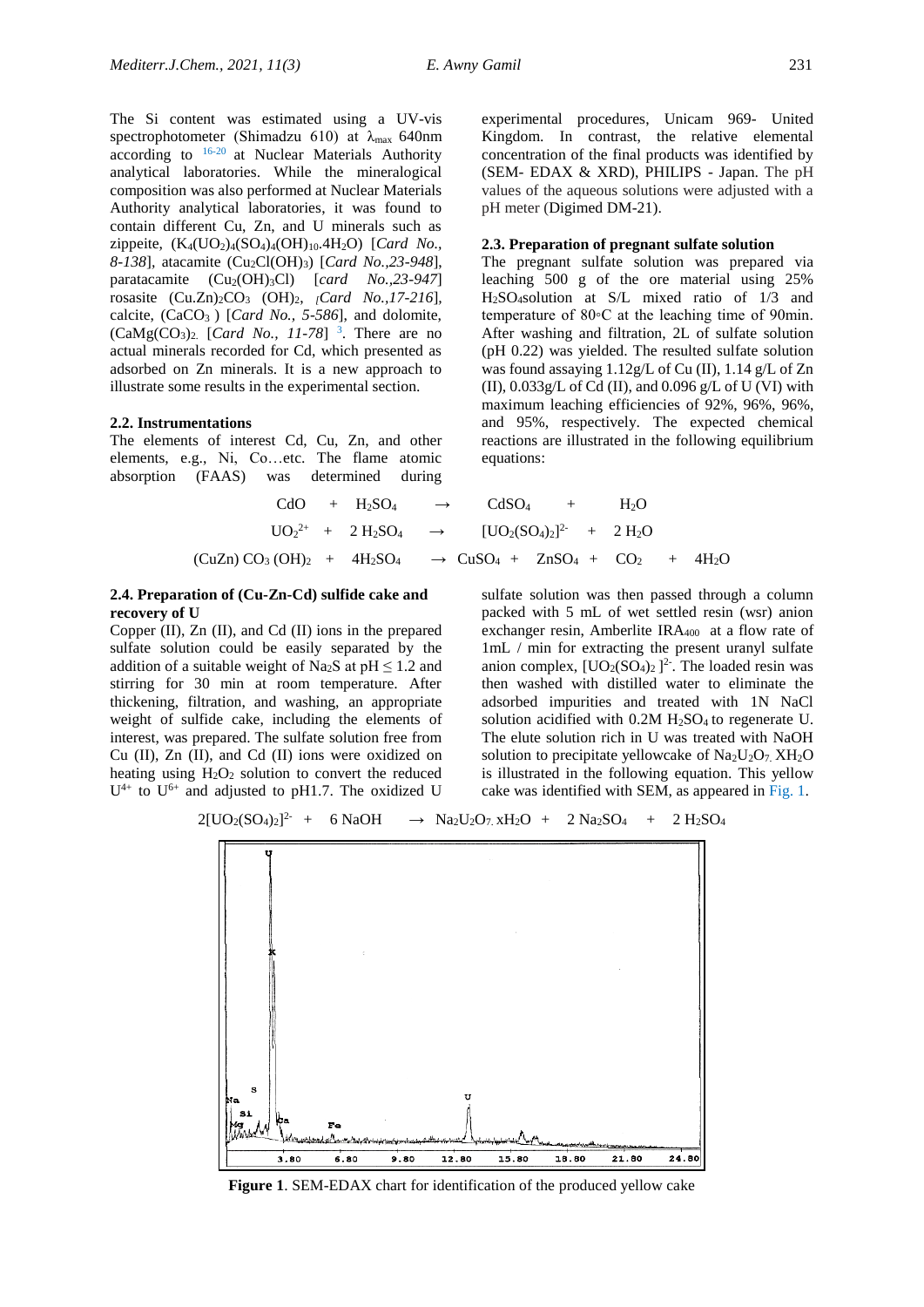### **2.5. Preparation of [Cu (II), Zn (II), Cd (II)] sulfate solution**

A weight of 1.65g of the deride (Cu-Zn-Cd) sulfide cake was already treated with 100 mL of 10%  $H<sub>2</sub>SO<sub>4</sub>$ solution and stirred for 30min at 50-60◦C. After

 $(Cu-Cd-Zn)S+3H_2SO_4 \rightarrow CuSO_4+ZnSO_4+CdSO_4+3H_2S.$ 

The prepared sulfate solution was then directed to solvent extraction step for co-extracting of Zn(II),

washing. Filtration about 500 mL of sulfate solution was prepared and already analyzed to estimate Cu (II),  $Zn(II)$ , and  $Cd(II)$  metal ions concentrations as represented in Table 2, the expected reaction equation was:

$$
d-Zn)S+3H_2SO_4 \rightarrow CuSO_4+ZnSO_4+CdSO_4+3H_2S
$$

and Cu (II) ions using LIX973 in the organic solution and left behind Cd(II) ions in the aqueous solution:

**Table 2.** Chemical composition of sulfide cake sulfate solution.

| Conc., $g/L$ |
|--------------|
| 2.25         |
| 2.28         |
| 0.9          |
| 0.06         |
| 0.0001       |
|              |

#### **2.6. Optimization of Solvent extraction of Cu (II) and Zn (II)**

The solvent extraction process was performed using laboratory separating funnels utilizing LIX973. Several parameters such as: pH value,  $(0.8-2.5)$ , organic solvent concentration (1-5%), contact time. (5-30min) and organic/aqueous mixed ratio  $(1/3, \ldots, 1/1, \ldots, 3/1)$  were studied for optimizing the solvent co-extraction process of Cu (II) and Zn (II). On the other hand, the loaded organic solvent was directed to the stripping process using different stripping agent's solutions for regenerating the loaded Cu (II) and Zn (II) ions. This process was already optimized via investigating different effective factors such as types of different stripping agents, e.g. (0.5M of H<sub>2</sub>SO<sub>4</sub>, HCl, NaOH & Na<sub>2</sub>CO<sub>3</sub>) and concentration of stripping agent,  $(0.5 - 5 M)$ , contact time  $(5-10min)$ , and finally the mixed aqueous/organic ratio, (1/3…..1/1…3/1). Frankly, all the experimental procedures were done at room temperature using 10mL of the sulfate solution, where the FAAS was used for the determination of Cu (II), Zn (II), and Cd (II), which are the elements of interest. Cd (II) ions are left behind in the sulfate solution after performing the step of solvent extraction where Zn (II) and Cu (II) ions were concentrated in the organic phase. The sulfate solution rich in Cd (II) ions was then used for preparing the Cd product.

## **3-Results and discussions**

# **3.1. Solvent Co-extraction of Cu & Zn and preparation of CdS**

Copper (II) and Zn (II) ions in the prepared sulfate solution could be effectively co-recovered and wholly separated from Cd ions via organic solvent extraction process using the selective organic solvent, LIX97, where the effective parameters were studied as follow:

At first, the more effective pH values factor was studied by varying the acidity of sulfate solution from pH 0.8 to 2.5 by mixing the organic solvent of 2% concentration and the aqueous solution in O/A ratio of 1/1 and shaking the mixtures for 10min. After separating in the separating funnel and analysis Cu (II), Zn (II), and Cd (II) ions, the elements of interest in the aqueous solution. The resulted data, Fig. 2, revealed that both Cu and Zn extraction efficiencies increased and attained the maximum values (73 & 68%, respectively) at pH 2.5 without any remarkable extraction of Cd  $(II)$  ions  $^{12}$ . So it is possible to apply the acidity of sulfate solution at pH 2.5, which already served the separation process between Cd (II) ions in the aqueous solution and both Cu (II) and Zn (II) in the organic solution. On the other hand, the other effective parameter, LIX973 concentrations, was investigated for improving the extraction efficiencies of Cu (II) and Zn (II) in the range of 1 to 5% at the fixed other parameters, which are O/A ratio of 1/1, pH 2.5, and shaking time of 10min. The obtained data (Fig. 3) showed that both Cu (II) and Zn (II) extraction efficiencies increased directly and achieved 90.8 & 81.7%, respectively, by utilizing LIX973 concentrations of 5%. The obtained data are logical due to expanding the extraction sites of the organic solvent toward the extractive species of both Cu (II) and Zn (II) ions by increasing their concentration. The effect of contact time was studied by varying the periods from 5 to 30min using 5% LIX973 at pH 2.5 and O/A ratio of 1/1. The plotted results (Fig. 4) indicated that the maximum of Cu (II), Zn (II) extraction efficiencies (95.9% & 90.8, respectively) were achieved at a contact time of 20min where there is no consideration.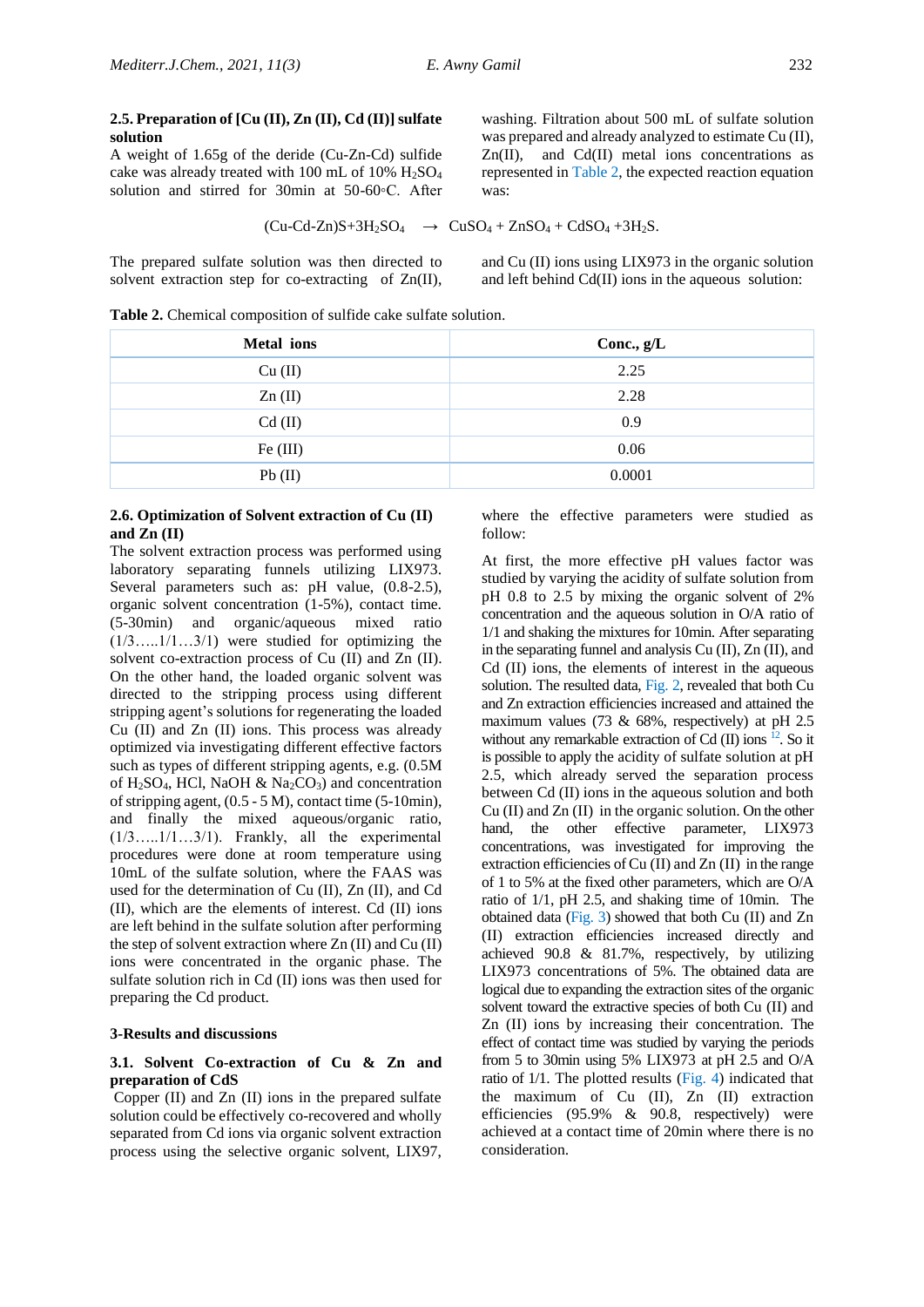

**Figure 2**. Effect of pH value upon Cu (II) and Zn (II) extraction efficiency,%



**Figure 3**. Effect of LIX973 concentration upon Cu (II) and Zn (II) extraction efficiency,%



**Figure 4**. Effect of LIX concentration upon Cu (II) and Zn (II) extraction efficiency, %

Improvement has been occurred by increasing the contact time. Finally, the investigation of the O/A ratio effective parameter was performed by mixing 5% LIX973 with the sulfate solution (Ph 2.5) at different O/A ratios ranged between 3/1,.. 1/1…1/3 at 20 min contact. The resulting data were found in Table 3, representing the equilibrium state between organic and aqueous phases. It was observed from Table 3. However, the O/A ratios of 3/1 and 2/1 gave

Cu (II) and Zn (II) extraction efficiencies (99.4 & 96.6 and 97.2 & 94.3, respectively) which are more than that of O/A ratio 1/1, (95.9%& 90.8, respectively) but they are not applied because they are yielded diluted Cu (II) and Zn (II) ions in the organic solution. In the meantime, O/A ratios of 1/3 and 1/2 Cu (II) and Zn (II) extraction efficiencies (66.3 & 52.6 and 88.4 & 79.4, respectively) are less than that of O/A ratio 1/1.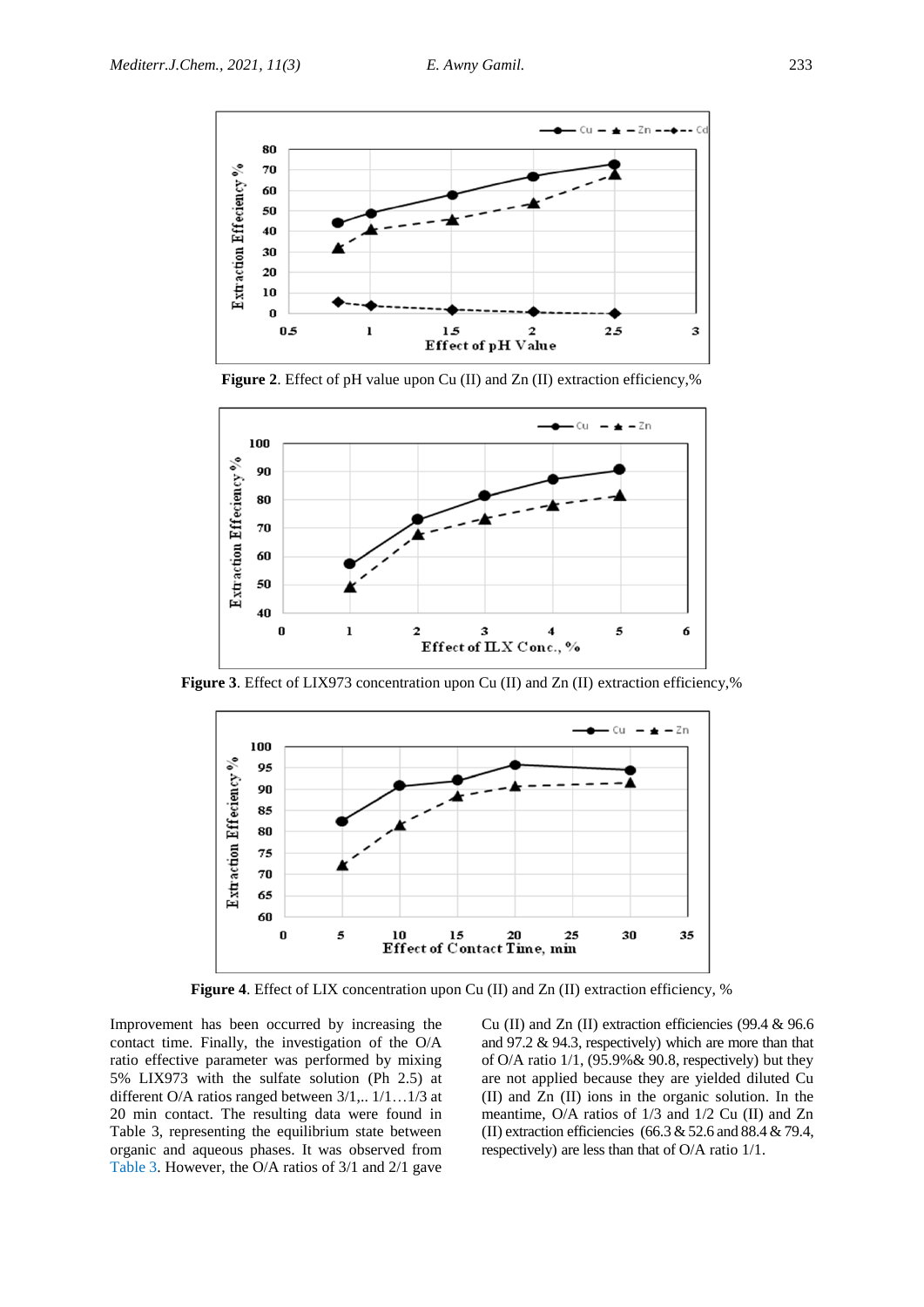|           | <b>Extraction efficiency,%</b> |                            |  |
|-----------|--------------------------------|----------------------------|--|
| O/A ratio | Cu (II)                        | $\mathbf{Zn}(\mathbf{II})$ |  |
| 1/3       | 66.3                           | 52.6                       |  |
| 1/2       | 88.6                           | 79.4                       |  |
| 1/1       | 95.9                           | 90.8                       |  |
| 2/1       | 97.2                           | 94.3                       |  |
| 3/1       | 99.4                           | 96.9                       |  |

**Table 3.** Effect of O/A ratio upon Cu (II) and Zn (II) stripping efficiency, %.

At the obtained optimum condition of all extraction parameters, about 400mL of loaded LIX973 was prepared. This organic solvent was found to contain both Cu (II) and Zn (II) ions, so it was directed to the stripping process to regenerate the loaded Cu (II) and Zn (II) ions to the aqueous solution. In the meantime, the sulfate solution free from these ions (raffinate) and concentrated with Cd (II) ions (0.88 g/L) was adjusted to pH 0.5 with few drops of concentrated  $H_2SO_4$  and then treated with 0.25% Na2S solution in a volume

ratio of 1/1. After stirring for 30 min at room temperature, about 99.5% of Cd (II) ions were selectively precipitated as slightly impure CdS products as equations  $16-18$ . Next, the produced CdS product was carefully washed and dried to eliminate adsorbed solid salts, especially Na2SO4, and finally, a small amount was confirmed with SEM-EDAX, Fig. 5. On the other hand, another small amount was dissolved chemically analyzed, where it shows a purity reached 94.5% with S, Ni, and Cu impurities.



 $CdSO_4$  +  $Na_2S$   $\rightarrow$  CdS

**Figure 5.** SEM-EDAX chart for confirming the prepared CdS

#### **3.2. Investigation of the stripping parameters**

Different effective parameters have been investigated to regenerate and separated between both of Cu (II) and Zn (II) ions from the loaded LIX973 through the stripping process as carried out below:

Firstly, the effective parameter, e.g., stripping reagent types, were conducted by mixing the loaded organic solvent, LIX973, and 0.5M of different reagents, e.g.,  $H<sub>2</sub>SO<sub>4</sub>$ , HCl, NaOH, and Na<sub>2</sub>CO<sub>3</sub>, at A/O ratio of 1/1 and shacked for 5min at room temperature. After the separation and analysis of Cu (II) and Zn (II) and Cd (II) ions, the elements of interest in the aqueous

solution, the data obtained are presented in Table 4, highlighting that the two alkaline solutions NaOH and Na2CO3, were regenerated and separated between Cu (II) and Zn (II) ions by the stripping process with the best choice for the Na2CO3 solution. The two acidic stripping solutions H2SO4 and HCl, were used to extract the maximum number of two-element ions in different stripping ratios. So, it was decided to investigate the stripping process effective parameters such as Na<sub>2</sub>CO<sub>3</sub> concentrations, contact time, and O/A ratio with an alkaline solution, especially  $Na<sub>2</sub>CO<sub>3</sub>$ solution, because it gave Zn stripping efficiency more remarkable than that of NaOH solution.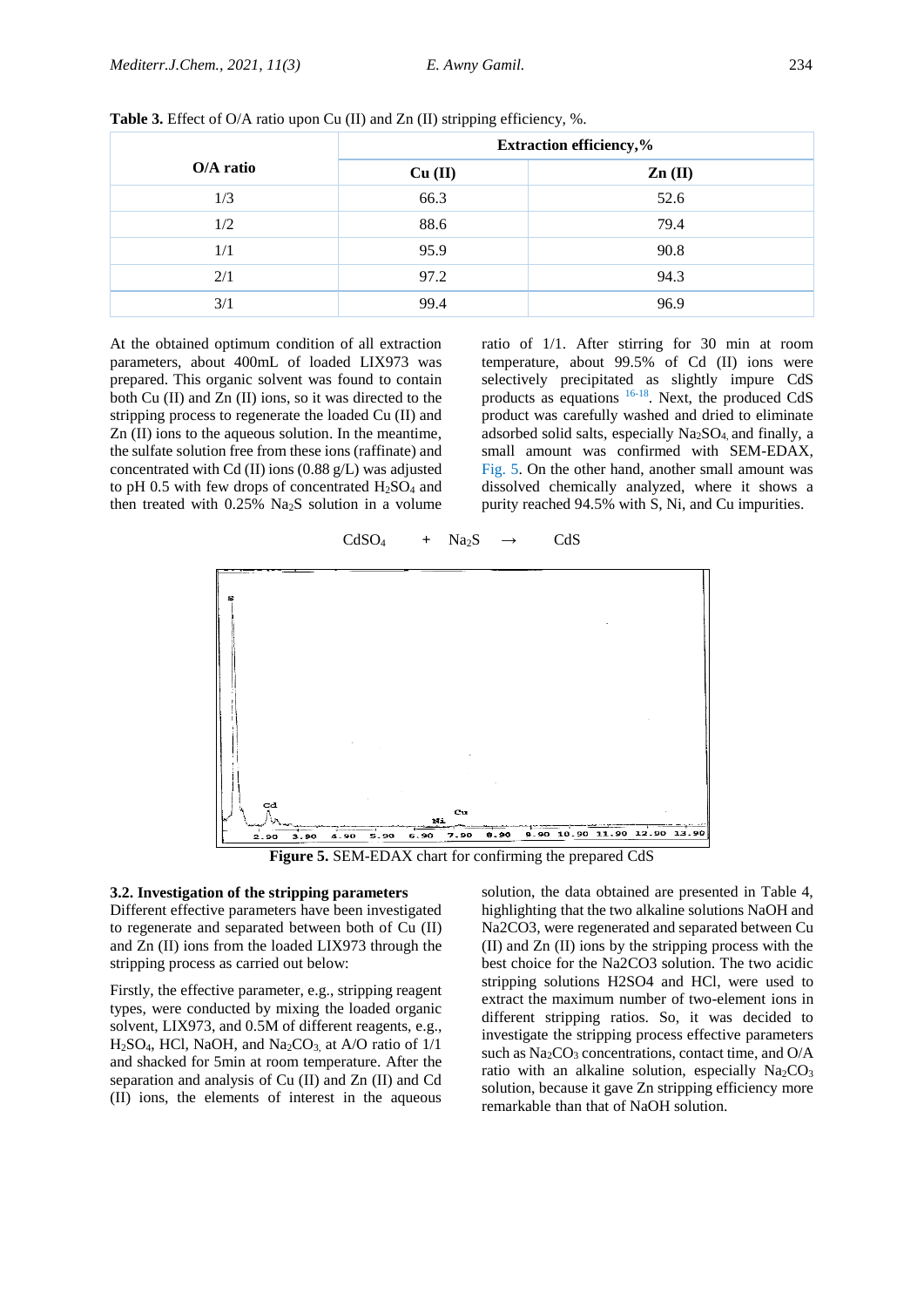| Reagent, $(0.5M)$               | Stripping efficiency,% |                            |  |
|---------------------------------|------------------------|----------------------------|--|
|                                 | Cu (II)                | $\mathbf{Zn}(\mathbf{II})$ |  |
| H <sub>2</sub> SO <sub>4</sub>  | 66.3                   | 72.6                       |  |
| HC <sub>1</sub>                 | 57                     | 66.8                       |  |
| <b>NaOH</b>                     | 0.68                   | 46.3                       |  |
| Na <sub>2</sub> CO <sub>3</sub> | 1.4                    | 54.6                       |  |

**Table 4.** Effect of reagent type upon Cu (II) and Zn (II) stripping efficiency, %.

The effect of the  $Na<sub>2</sub>CO<sub>3</sub>$  solution concentrations factor was studied by mixing the loaded LIX973 with Na<sub>2</sub>CO<sub>3</sub> solution in different concentrations ranging between 0.5-2M at a fixed A/O ratio of 1/1 and contact time of 5min. The obtained data, Fig.6 reflected that the maximum Zn (II) stripping efficiency (82.3%) and the minimum Cu stripping efficiency (2.6%) were found at  $Na_2CO_3$  concentrations of 2M and 1M, respectively. Thus, it was decided to utilize the concentration of 1M and try to improve Zn (II) stripping efficiency and lowering Cu (II) stripping efficiency at other stripping parameters to achieve the principal target of this work by obtaining separate pure products of these elements. On the other side, the

effect of contact time was studied in the range of periods time from 5-20 min. Data in Fig. 7 shows that the best Zn (II) stripping efficiency (92.1%) and lower Cu (II) stripping efficiency (1.4.1%) was given at a contact time of 10min. In addition, results in Table 5 reflect the studying data of varying different A/O ratios,  $(3/1$ ….. $1/1$ …...1/3) upon Zn (II) and Cu (II) stripping efficiencies at fixed parameters such as contact time of 10min and  $Na<sub>2</sub>CO<sub>3</sub>$  concentration of 1M. This data revealed that the A/O ratio of 1/1 serves the separation process between Zn (II) (stripping efficiency 92.1%) and Cu (II) ions (stripping efficiency (2.1%) through the stripping process. It was noticed from Table 5.



**Figure 6**. Effect of Na<sub>2</sub>CO<sub>3</sub> concentration upon Cu (II) and Zn (II) stripping efficiency, %



**Figure 7**. Effect of Na<sub>2</sub>CO<sub>3</sub> contact time upon Cu (II) and Zn (II) stripping efficiency, %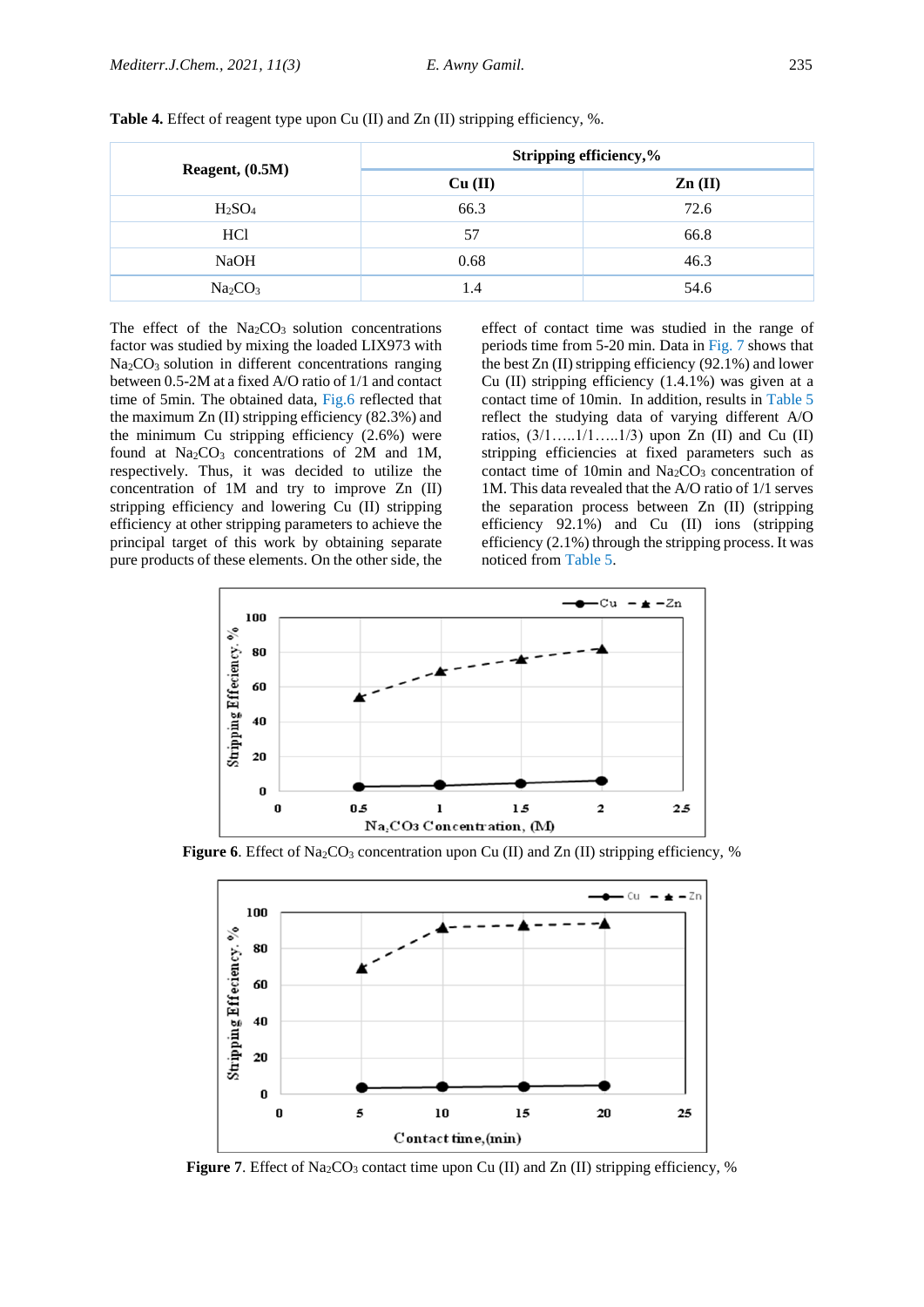| A/O ratio | Stripping efficiency,% |                            |  |
|-----------|------------------------|----------------------------|--|
|           | Cu (II)                | $\mathbf{Zn}(\mathbf{II})$ |  |
| 3/1       | 1.4                    | 52.6                       |  |
| 2/1       | 1.7                    | 79.4                       |  |
| 1/1       | 2.1                    | 92.1                       |  |
| 1/2       | 3.8                    | 94.3                       |  |
| 1/3       | 4.9                    | 96.9                       |  |

**Table 5**. Effect of A/O upon Cu (II) and Zn (II) stripping efficiency, %.

However, A/O ratios of 1/3 and 1/2 gave Zn (II) and Cu (II) stripping efficiencies (94.3 and 1.4 & 96.9 and 1.7, respectively) which are better than that of A/O ratio 1/1, (92.1% and 2.1%). Still, they are not applied because they are yielded diluted Zn (II) ions solution not favorable through the last precipitation process. In the meantime, A/O ratios of3/1 and 2/1 represented, and Zn (II) stripping efficiencies (52.6 and 79.4, respectively) were less than those of A/O ratio 1/1.

After almost stripping of Zn (II) ions complex at the optimum stripping conditions using 1M of Na<sub>2</sub>CO<sub>3</sub> solution at A/O ratio of 1/1 and contact time of 10min, the organic solvent-free of Zn (II) ions complex was treated with 1M of H2SO<sup>4</sup> solution to strip the loaded

Cu (II) ions complex at A/O ratio of 1/1 and contact time of 7min. The prepared alkaline aqueous solution rich in Zn (II) ions and acidic aqueous solution rich in Cu (II) ions were directed to the precipitation process for preparing the cross ponding Zn and Cu compounds.

## **3.3. Preparation Zn and Cu products**

The prepared carbonate aqueous solution rich in Zn (II) ions was crystallized by evaporation at 75°C and then dissolved with concentrated  $H<sub>2</sub>SO<sub>4</sub>$ , where the yielded Zn (II) sulfate solution (pH 0.95) was treated with 0.5% Na2S solution in a volume ratio of 1/1 and stirred for 30min to prepare ZnS product.

$$
\begin{array}{ccccccc}\n\text{ZnSO}_4 & + & \text{Na}_2\text{S} & \rightarrow & \text{ZnS} & + & \text{Na}_2\text{SO}_4 \\
\text{CuSO}_4 & + & \text{Na}_2\text{S} & \rightarrow & \text{CuS} & + & \text{Na}_2\text{SO}_4\n\end{array}
$$



**Figure 8.** SEM- EDAX chart for the identification of pure ZnS



**Figure 9.** SEM- EDAX chart for the identification of pure CuS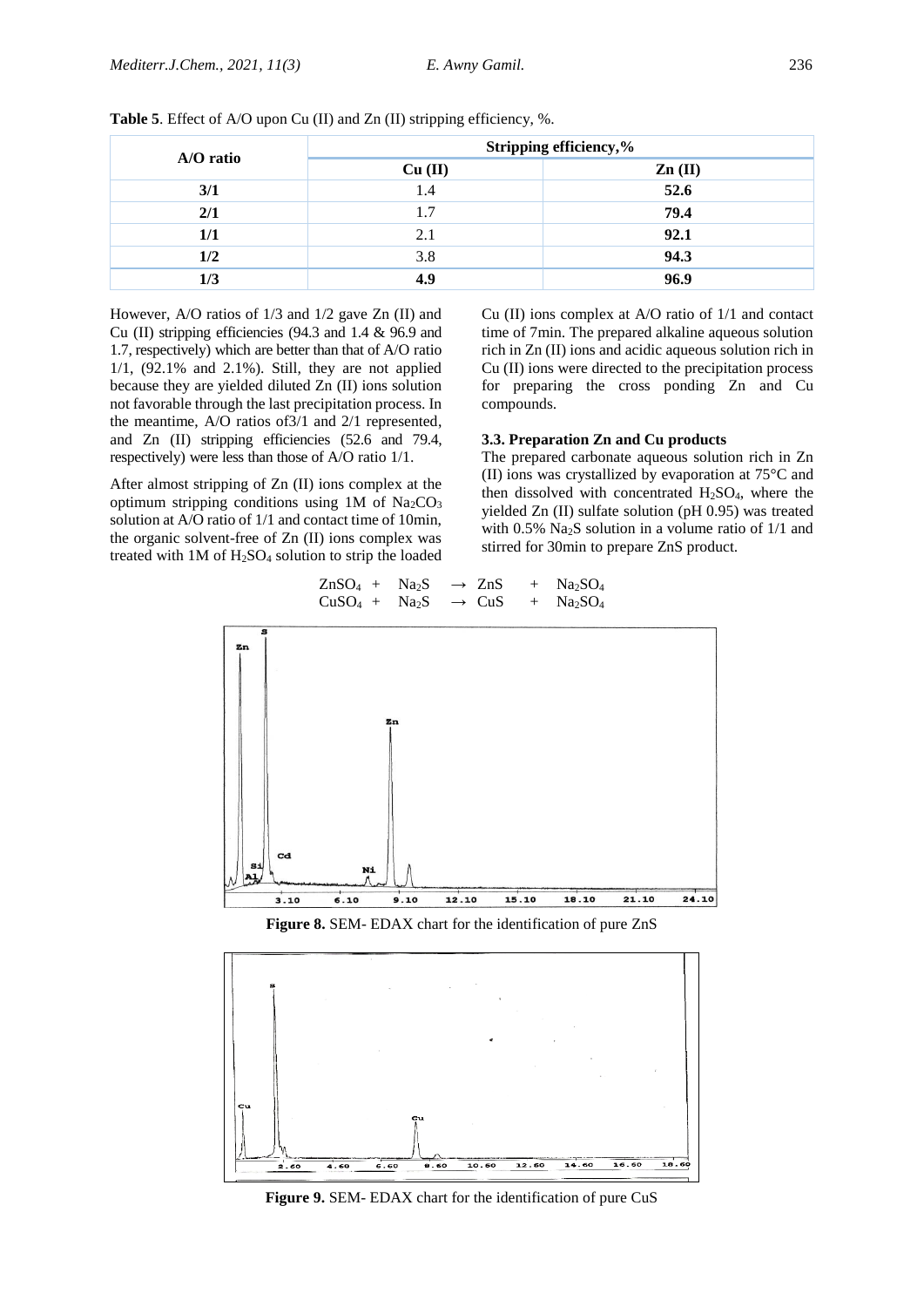The product was identified with SEM-EDAX (Fig. 8) and chemically analyzed, where its purity reached 94% with Cu, Na, and  $SO_4^{-2}$  impurities. On the other hand, the prepared sulfate aqueous solution rich in Cu (II) ions was treated with 0.5% Na2S solution in a volume ratio of 1/1 and stirred for 30 min to prepare the CuS product as illustrated in equations. Finally, the product was confirmed with SEM-EDAX (Fig. 9) and chemically analyzed, where its purity reached 97.6% with Zn, Na, and  $SO_4^2$ - impurities.

#### **4. Conclusions**

From The Previously mentioned discussion, the agitation leaching process with 25% H2SO4solution at S/L ratio of 1/3 and stirring for 90 min and temperature of 80°C was sufficient for ions Cu (II), Cd (II), Zn (II) from the representative sample of Abu Thor area West Sinai, Egypt which assaying 0.014% of Cd, 0.5% of Cu and 0.55% of Zn as the elements of interest. The resulted sulfate solution was found assaying 1.12g/L of Cu, 0.033g/L of Cd, and 1.14g/L of Zn with maximum leaching efficiencies of 92%, 96%, and 96%, respectively. This solution was used to quickly prepare a sulfide cake concentrated with almost these elements by adding a suitable weight of

Na<sub>2</sub>S at pH  $\leq$  1.2 and stirring for 30 min at room temperature.

The produced sulfide cake was dissolved entirely in 10% H2SO4 solution to prepare a sulfate solution assaying 2.5, 2.8, and  $0.9g/L$  of Cu (II), Zn (II), Cd (II), respectively. This solution was adjusted to PH2.5 and directed to solvent extraction step, utilizing 5% LIX973 at O/A ratio of 1/1 and contact time of 10min for separating both of Cu (II) and Zn (II) ions complexes in the organic phase and Cd (II) ions in the aqueous one. About 99.5% of Cd (II) ions were selectively precipitated as CdS using  $0.25\%$  Na<sub>2</sub>S solution after stirring for 30 min at room temperature. Then, Cu (II) and Zn (II) ions were separated from the loaded solvent in a stripping process using 1M  $Na<sub>2</sub>CO<sub>3</sub>$  solution at A/O ratio of 1/1 and contact time of 10min. Cu (II) ions were subsequently stripped using 0.5M H2SO4 solution at A/O ratio of 1/1 and contact time of 7min. The products, e.g., ZnS and CuS, were prepared from the prepared strip solutions using  $0.5\%$  Na<sub>2</sub>S solution after stirring for 30 min at room temperature. A worked follow-sheet, Fig.10, was designed to process Abu Thor representative ore samples to produce Cu, Cd, Zn products, and yellowcake.



**Figure 10**. A worked follow-sheet for the processing of Abu Thor representative